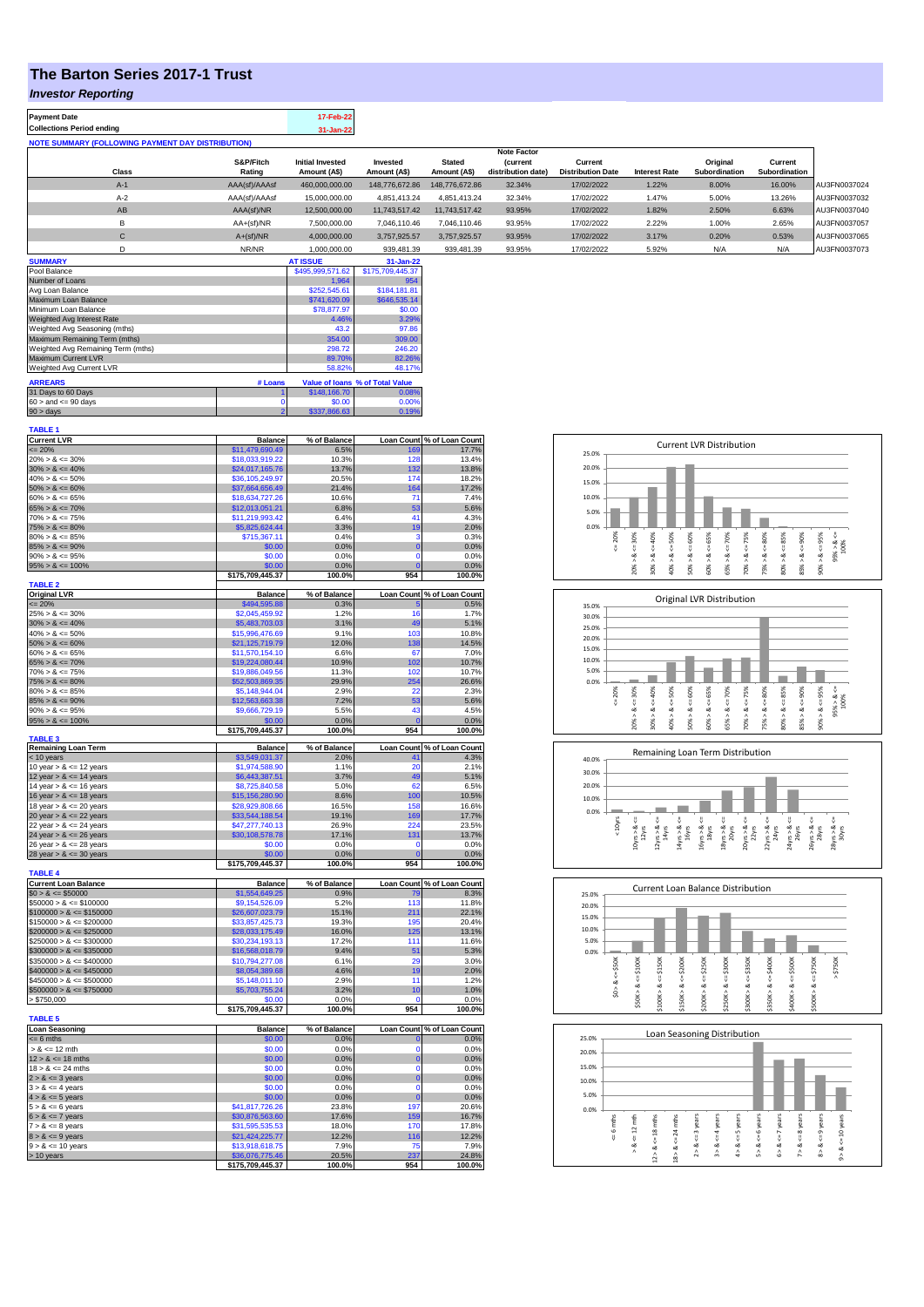# **The Barton Series 2017-1 Trust**

## *Investor Reporting*

| <b>Payment Date</b>                               |                                     | 17-Feb-22         |                   |                                                                                                                                                                                                                                                                                                                    |
|---------------------------------------------------|-------------------------------------|-------------------|-------------------|--------------------------------------------------------------------------------------------------------------------------------------------------------------------------------------------------------------------------------------------------------------------------------------------------------------------|
| <b>Collections Period ending</b>                  |                                     | 31-Jan-22         |                   |                                                                                                                                                                                                                                                                                                                    |
| TABLE 6                                           |                                     |                   |                   |                                                                                                                                                                                                                                                                                                                    |
| Postcode Concentration (top 10 by value)          | <b>Balance</b>                      | % of Balance      | <b>Loan Count</b> | % of Loan Count                                                                                                                                                                                                                                                                                                    |
| 2650                                              | \$4.271.910.11                      | 2.4%              | つら<br>17          | 2.6%<br>1.8%                                                                                                                                                                                                                                                                                                       |
| 2905<br>5108                                      | \$3,908,680.36<br>\$3,663,525.04    | 2.2%<br>2.1%      | 26                | 2.7%                                                                                                                                                                                                                                                                                                               |
| 5109                                              | \$3,330,918.48                      | 1.9%              | 21                | 2.2%                                                                                                                                                                                                                                                                                                               |
| 2615                                              | \$3,278,790.63                      | 1.9%              | 15                | 1.6%                                                                                                                                                                                                                                                                                                               |
| 5118                                              | \$3.138.572.31                      | 1.8%              | 17                | 1.8%                                                                                                                                                                                                                                                                                                               |
| 2602                                              | \$3,049,982.14                      | 1.7%              | 14                | 1.5%                                                                                                                                                                                                                                                                                                               |
| 2617                                              | \$2,639,104.26                      | 1.5%              | 12                | 1.3%                                                                                                                                                                                                                                                                                                               |
| 6210                                              | \$2,419,991.54                      | 1.4%              | 17                | 1.8%                                                                                                                                                                                                                                                                                                               |
| 6208                                              | \$2,320,098.42                      | 1.3%              | 9                 | 0.9%                                                                                                                                                                                                                                                                                                               |
| <b>TABLE 7</b>                                    |                                     |                   |                   |                                                                                                                                                                                                                                                                                                                    |
| <b>Geographic Distribution</b>                    | <b>Balance</b>                      | % of Balance      |                   | Loan Count % of Loan Count                                                                                                                                                                                                                                                                                         |
| Australian Capital Territory                      | \$31,373,146.63                     | 17.9%             | 144               | 15.1%                                                                                                                                                                                                                                                                                                              |
| New South Wales<br>Northern Territory             | \$27,683,452.99<br>\$684,381.93     | 15.8%<br>0.4%     | 143<br>3          | 15.0%<br>0.3%                                                                                                                                                                                                                                                                                                      |
| Queensland                                        | \$5,366,422.41                      | 3.1%              | 25                | 2.6%                                                                                                                                                                                                                                                                                                               |
| South Australia                                   | \$73,101,649.97                     | 41.6%             | 462               | 48.4%                                                                                                                                                                                                                                                                                                              |
| Tasmania                                          | \$0.00                              | 0.0%              | 1                 | 0.1%                                                                                                                                                                                                                                                                                                               |
| Victoria                                          | \$3,936,048.37                      | 2.2%              | 19                | 2.0%                                                                                                                                                                                                                                                                                                               |
| Western Australia                                 | \$33,564,343.07                     | 19.1%             | 157               | 16.5%                                                                                                                                                                                                                                                                                                              |
|                                                   | \$175,709,445.37                    | 100.0%            | 954               | 100.0%                                                                                                                                                                                                                                                                                                             |
| TABLE 8<br>Metro/Non-Metro/Inner-City             | <b>Balance</b>                      | % of Balance      | Loan Count        | % of Loan Count                                                                                                                                                                                                                                                                                                    |
| Metro                                             | \$138,714,375.58                    | 78.9%             | 752               | 78.8%                                                                                                                                                                                                                                                                                                              |
| Non-metro                                         | \$36,698,164.69                     | 20.9%             | 201               | 21.1%                                                                                                                                                                                                                                                                                                              |
| Inner city                                        | \$296,905.10                        | 0.2%              |                   | 0.1%                                                                                                                                                                                                                                                                                                               |
| <b>TABLE 9</b>                                    | \$175,709,445.37                    | 100.0%            | 954               | 100.0%                                                                                                                                                                                                                                                                                                             |
| <b>Property Type</b>                              | Balance                             | % of Balance      |                   | Loan Count % of Loan Count                                                                                                                                                                                                                                                                                         |
| <b>Residential House</b>                          | \$161,211,652.71                    | 91.7%             | 870               | 91.2%                                                                                                                                                                                                                                                                                                              |
| <b>Residential Unit</b>                           | \$12,804,603.94                     | 7.3%              | 76                | 8.0%                                                                                                                                                                                                                                                                                                               |
| Rural                                             | \$0.00                              | 0.0%              | $\overline{0}$    | 0.0%                                                                                                                                                                                                                                                                                                               |
| Semi-Rural                                        | \$0.00                              | 0.0%              | $\Omega$          | 0.0%                                                                                                                                                                                                                                                                                                               |
| <b>High Density</b>                               | \$1,693,188.72                      | 1.0%              | <b>g</b>          | 0.8%                                                                                                                                                                                                                                                                                                               |
| <b>TABLE 10</b>                                   | \$175,709,445.37                    | 100.0%            | 954               | 100.0%                                                                                                                                                                                                                                                                                                             |
| <b>Occupancy Type</b>                             | <b>Balance</b>                      | % of Balance      |                   | Loan Count % of Loan Count                                                                                                                                                                                                                                                                                         |
|                                                   |                                     |                   |                   |                                                                                                                                                                                                                                                                                                                    |
| Owner Occupied                                    | \$141,256,251.13                    | 80.4%             | 768               |                                                                                                                                                                                                                                                                                                                    |
| Investment                                        | \$34,453,194.24                     | 19.6%             | 186               |                                                                                                                                                                                                                                                                                                                    |
|                                                   | \$175,709,445.37                    | 100.0%            | 954               |                                                                                                                                                                                                                                                                                                                    |
| <b>TABLE 11</b>                                   | <b>Balance</b>                      | % of Balance      | Loan Count        |                                                                                                                                                                                                                                                                                                                    |
| <b>Employment Type Distribution</b><br>Contractor | \$2,455,936.37                      | 1.4%              | 15                |                                                                                                                                                                                                                                                                                                                    |
| Pay-as-you-earn employee (casual)                 | \$7,454,923.08                      | 4.2%              | 45                |                                                                                                                                                                                                                                                                                                                    |
| Pay-as-you-earn employee (full time)              | \$134,032,811.43                    | 76.3%             | 709               |                                                                                                                                                                                                                                                                                                                    |
| Pay-as-you-earn employee (part time)              | \$12,882,768.77                     | 7.3%              | 77                |                                                                                                                                                                                                                                                                                                                    |
| Self employed                                     | \$7,771,353.74                      | 4.4%              | 39                |                                                                                                                                                                                                                                                                                                                    |
| No data                                           | \$11,111,651.98                     | 6.3%              | 69                |                                                                                                                                                                                                                                                                                                                    |
| Director                                          | \$0.00                              | 0.0%              | $\mathbf{0}$      |                                                                                                                                                                                                                                                                                                                    |
| <b>TABLE 12</b>                                   | \$175,709,445.37                    | 100.0%            | 954               |                                                                                                                                                                                                                                                                                                                    |
| <b>LMI Provider</b>                               | <b>Balance</b>                      | % of Balance      |                   |                                                                                                                                                                                                                                                                                                                    |
| QBE                                               | \$161,806,306.51                    | 92.1%             | 896               |                                                                                                                                                                                                                                                                                                                    |
| Genworth                                          | \$13,903,138.86<br>\$175,709,445.37 | 7.9%<br>100.0%    | 58<br>954         |                                                                                                                                                                                                                                                                                                                    |
| <b>TABLE 13</b>                                   |                                     |                   |                   |                                                                                                                                                                                                                                                                                                                    |
| <b>Arrears</b>                                    | <b>Balance</b>                      | % of Balance      |                   |                                                                                                                                                                                                                                                                                                                    |
| <= 0 days                                         | \$172,680,886.50                    | 98.3%             | 940               |                                                                                                                                                                                                                                                                                                                    |
| $0 >$ and $\leq$ 30 days                          | \$2,542,525.54                      | 1.4%              | 11                |                                                                                                                                                                                                                                                                                                                    |
| $30 >$ and $\leq 60$ days                         | \$148,166.70                        | 0.1%              | 1<br>$\Omega$     |                                                                                                                                                                                                                                                                                                                    |
| $60 >$ and $\leq 90$ days                         | \$0.00                              | 0.0%              |                   |                                                                                                                                                                                                                                                                                                                    |
| 90 > days                                         | \$337,866.63<br>\$175,709,445.37    | 0.2%<br>100.0%    | 954               |                                                                                                                                                                                                                                                                                                                    |
| TABLE 14                                          |                                     |                   |                   |                                                                                                                                                                                                                                                                                                                    |
| <b>Interest Rate Type</b>                         | <b>Balance</b>                      | % of Balance      |                   |                                                                                                                                                                                                                                                                                                                    |
| Variable                                          | \$128,963,992.00<br>\$46,745,453,37 | 73.4%<br>26.6%    | 746<br>208        |                                                                                                                                                                                                                                                                                                                    |
| Fixed                                             | \$175,709,445.37                    | 100.0%            | 954               |                                                                                                                                                                                                                                                                                                                    |
| <b>TABLE 15</b>                                   |                                     |                   |                   | 80.5%<br>19.5%<br>100.0%<br>% of Loan Count<br>1.6%<br>4.7%<br>74.3%<br>8.1%<br>4.1%<br>7 2%<br>0.0%<br>100.0%<br>Loan Count % of Loan Count<br>93.9%<br>6.1%<br>100.0%<br>Loan Count % of Loan Count<br>98.5%<br>1.2%<br>0.1%<br>0.0%<br>0.2%<br>100.0%<br>Loan Count % of Loan Count<br>78.2%<br>21.8%<br>100.0% |
| <b>Weighted Ave Interest Rate</b>                 | <b>Balance</b>                      | <b>Loan Count</b> |                   |                                                                                                                                                                                                                                                                                                                    |
| <b>Fixed Interest Rate</b>                        | 2.72%                               | 208               |                   |                                                                                                                                                                                                                                                                                                                    |
| <b>TABLE 16</b>                                   |                                     |                   |                   |                                                                                                                                                                                                                                                                                                                    |
| COVID-19 Impacted Loan                            | Impacted (#)                        | Impacted (%)      | Impacted (\$)     |                                                                                                                                                                                                                                                                                                                    |
|                                                   |                                     | 0.00%             | \$0.00            |                                                                                                                                                                                                                                                                                                                    |
| <b>TABLE 16</b>                                   |                                     |                   |                   |                                                                                                                                                                                                                                                                                                                    |

| Foreclosure, Claims and Losses (cumulative) | <b>Balance</b> | <b>Loan Count</b> |
|---------------------------------------------|----------------|-------------------|
| Properties foreclosed                       | \$73,685,93    |                   |
| Claims submitted to mortgage insurers       | \$70,056.08    |                   |
| Claims paid by mortgage insurers            | \$70,056.08    |                   |
| loss covered by excess spread               | \$3,629.85     |                   |
|                                             | \$0.00         |                   |
| Amount charged off                          |                |                   |

Please note: Stratified data excludes loans where the collateral has been sold and there is an LMI claim pending.